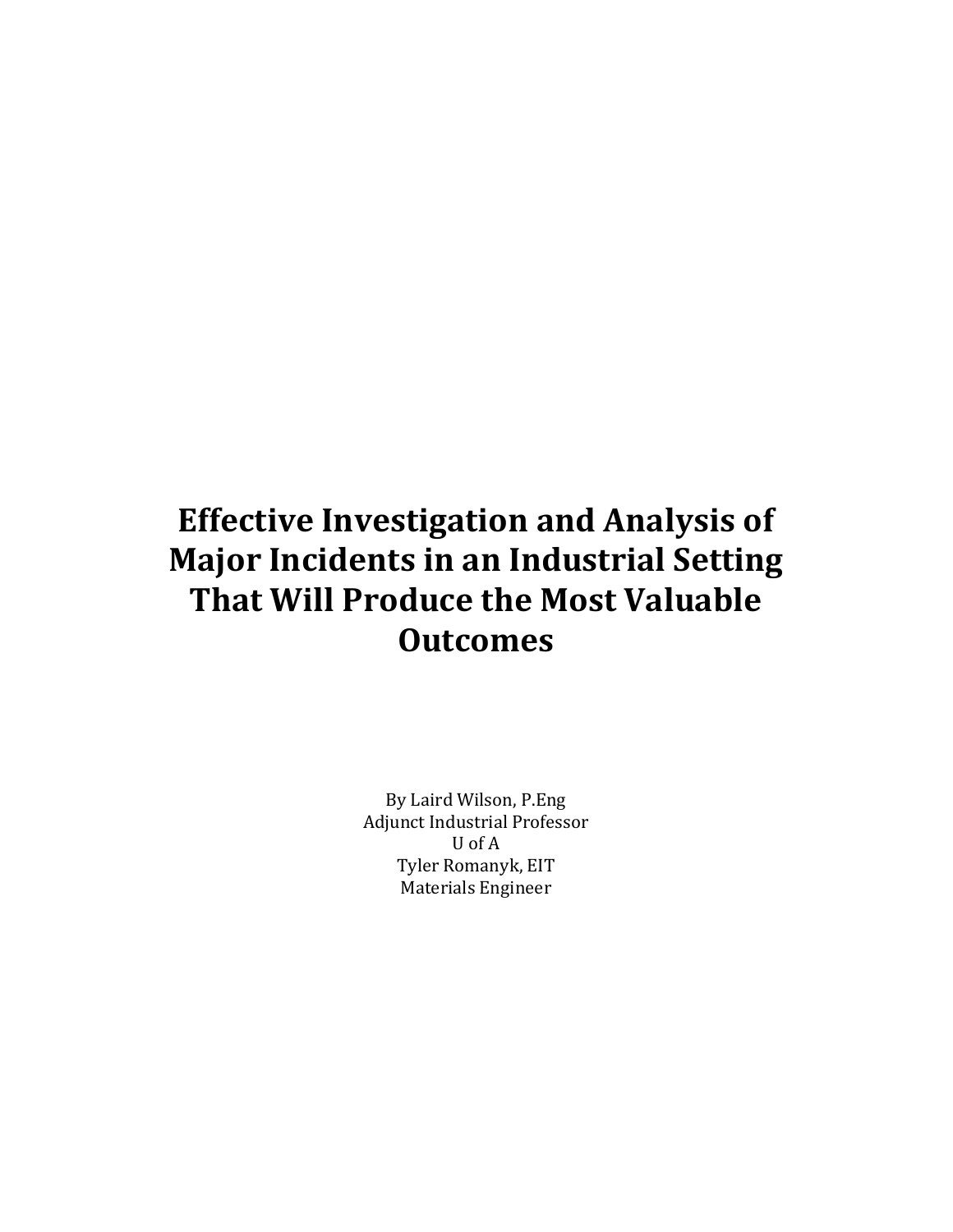# Initial Field Investigation

- Talk to lower levels of personal (i.e. contractors, suppliers, designers, project manager teams, etc.)
- Gradually move up the "tree" in all of these types.
- "Preservation of evidence" will help set the priority.
- Position, People, Parts, Paper.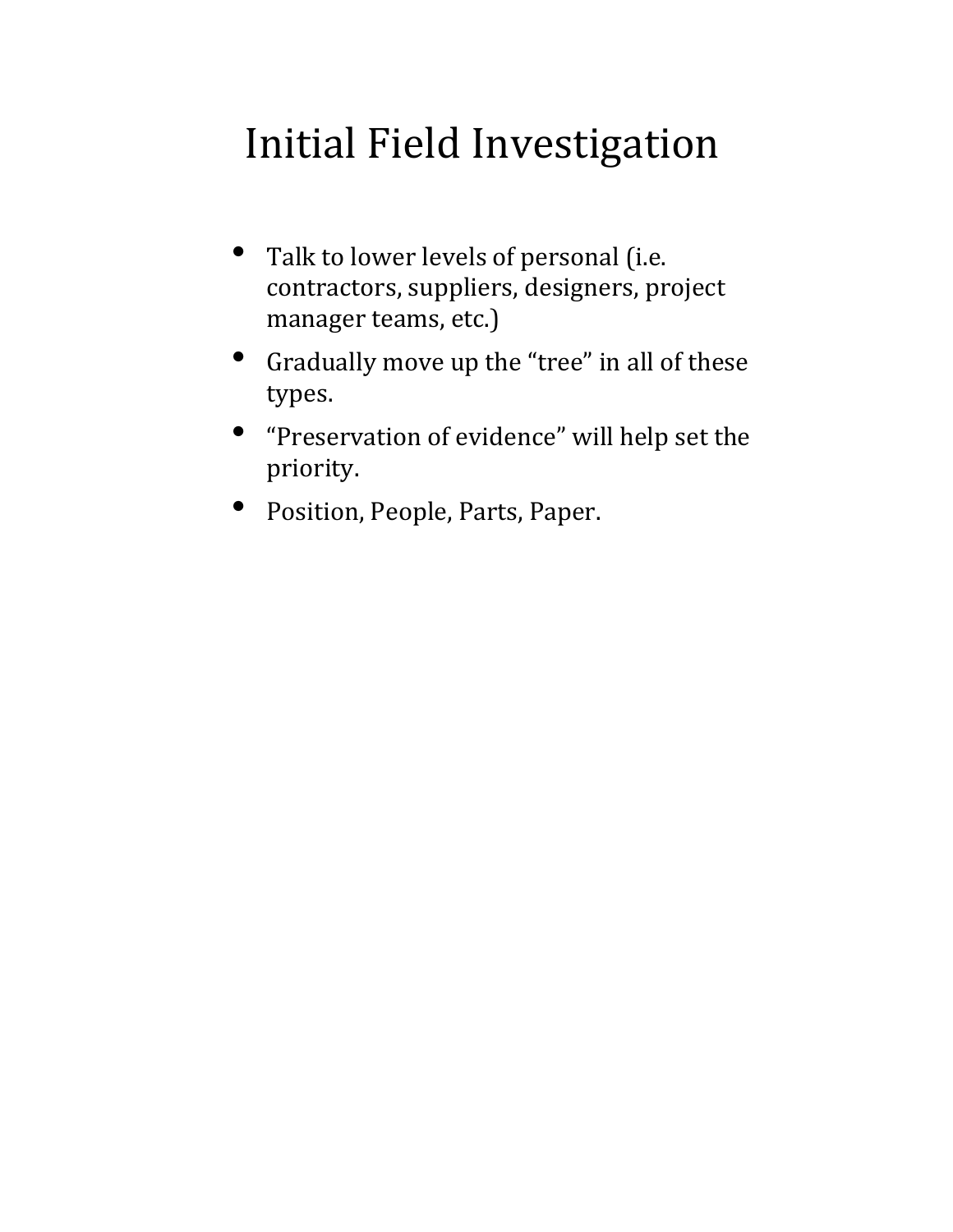# Accurate Gathering of Evidence

- Deeper investigation into design intent, project planning, research data, similar incidents, and other "like" sites or companies, etc.
- Do not forget to interview the surviving victims. (Opinions may be shaded by their emotions)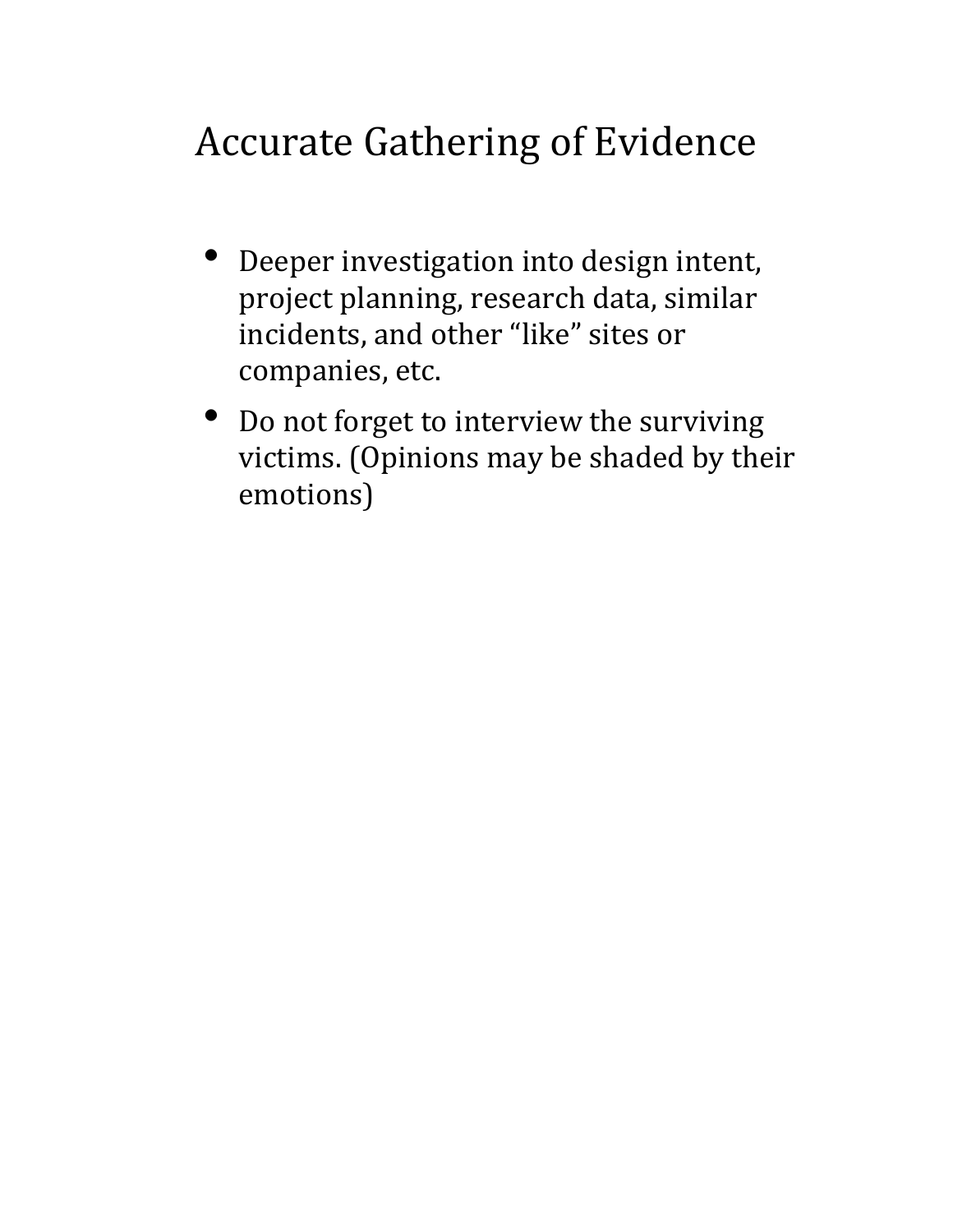#### Effective Interviewing Techniques

- Set a climate of trust with each individual or team, emphasis on not placing blame, benefit all of "us" and everybody in the industry.
- Oil Refinery English/French.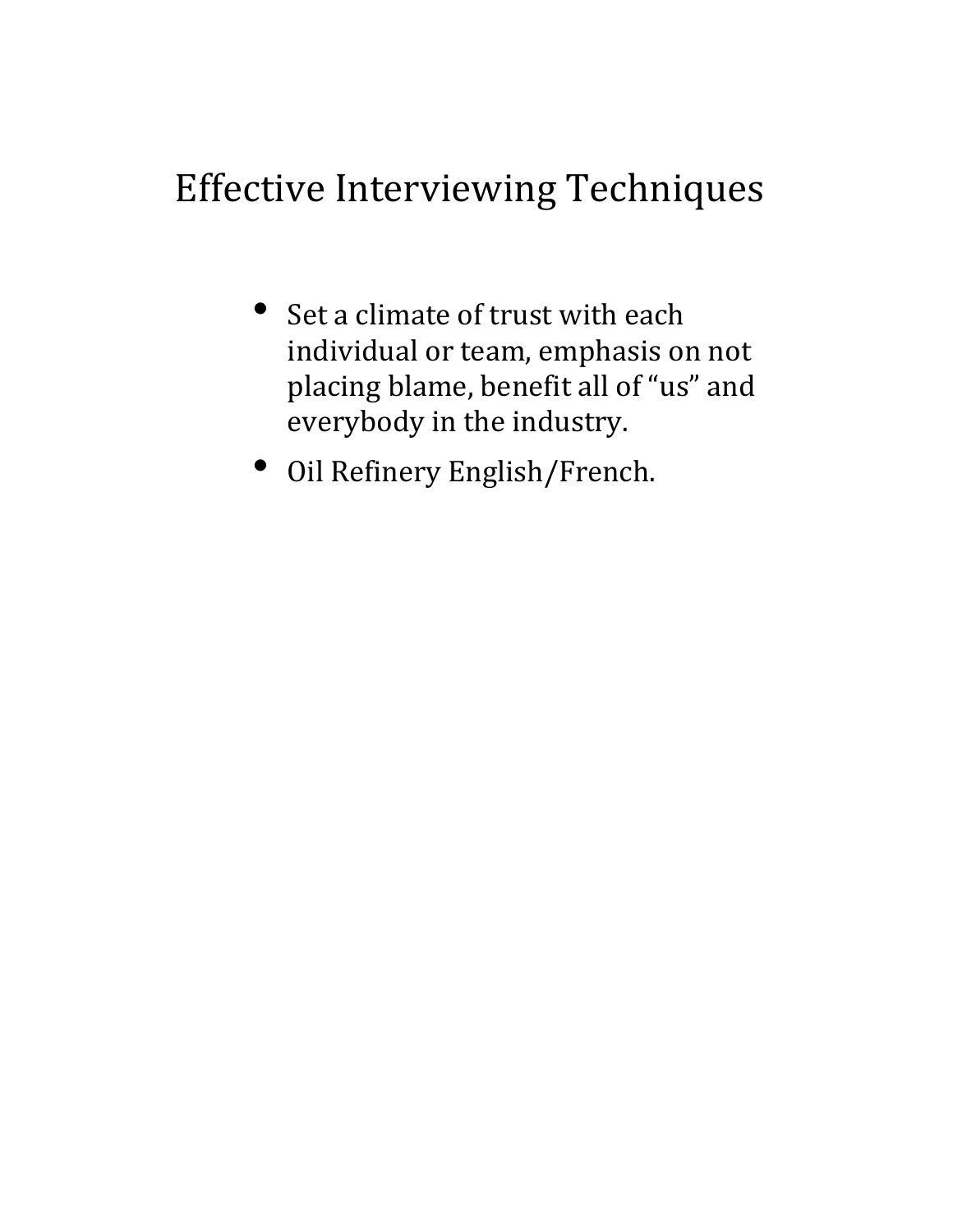# Risk Assessment Techniques

- People
- Environment
- Assets
- Production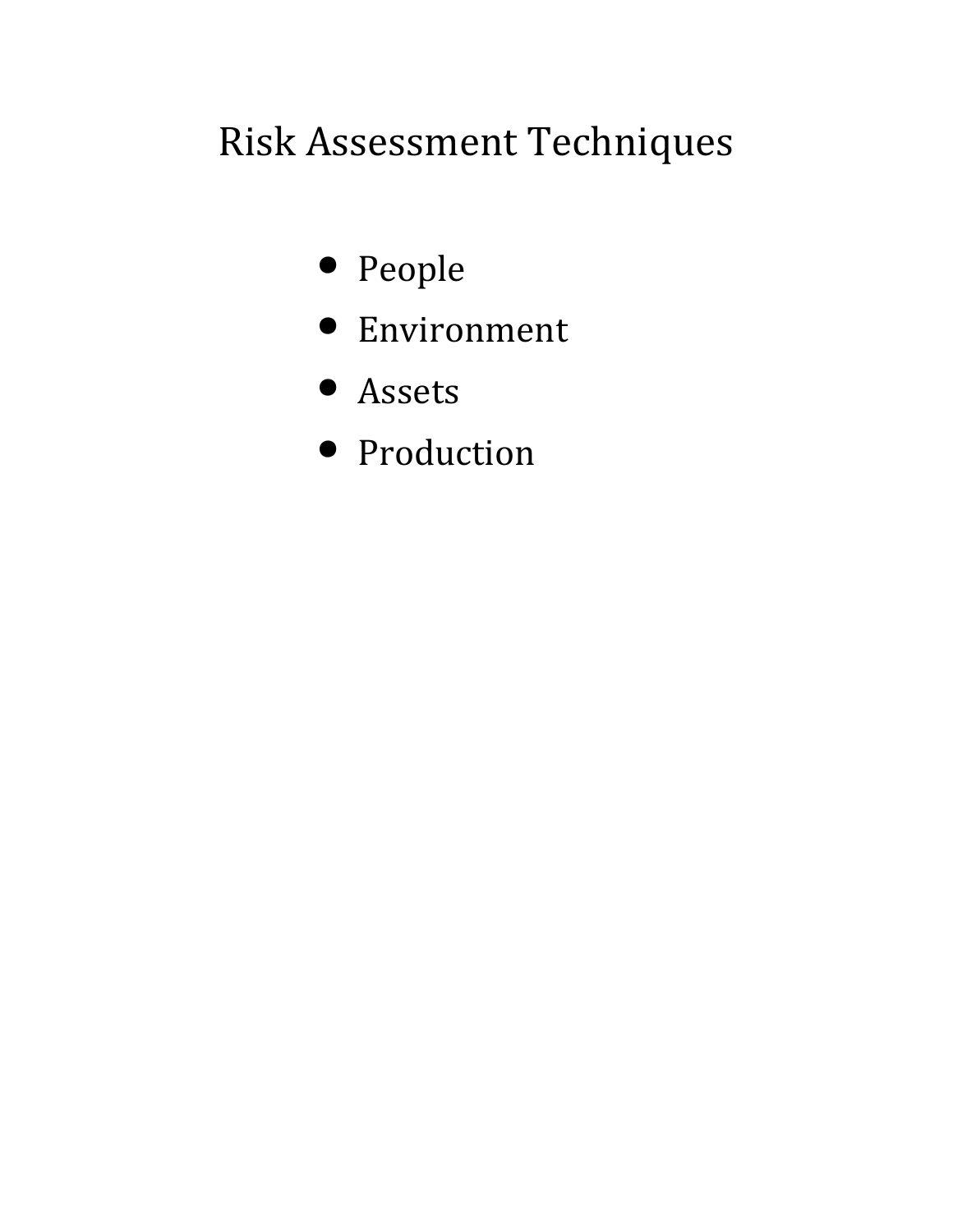#### Proper Use of Risk Assessment **Techniques**

- Make a list of types of risk assessment/risk analysis.
- Always use the simplest/least effort techniques to weed out the most obvious problems (engineers tend to pick the most complex methods)

| <b>Risk Categories</b>                                  |  |  |  |
|---------------------------------------------------------|--|--|--|
| <b>High Risk - Requires</b><br>immediate risk controls. |  |  |  |
| Medium Risk - Risk contols<br>to be considered.         |  |  |  |
| Low Risk - Risk is acceptable                           |  |  |  |
|                                                         |  |  |  |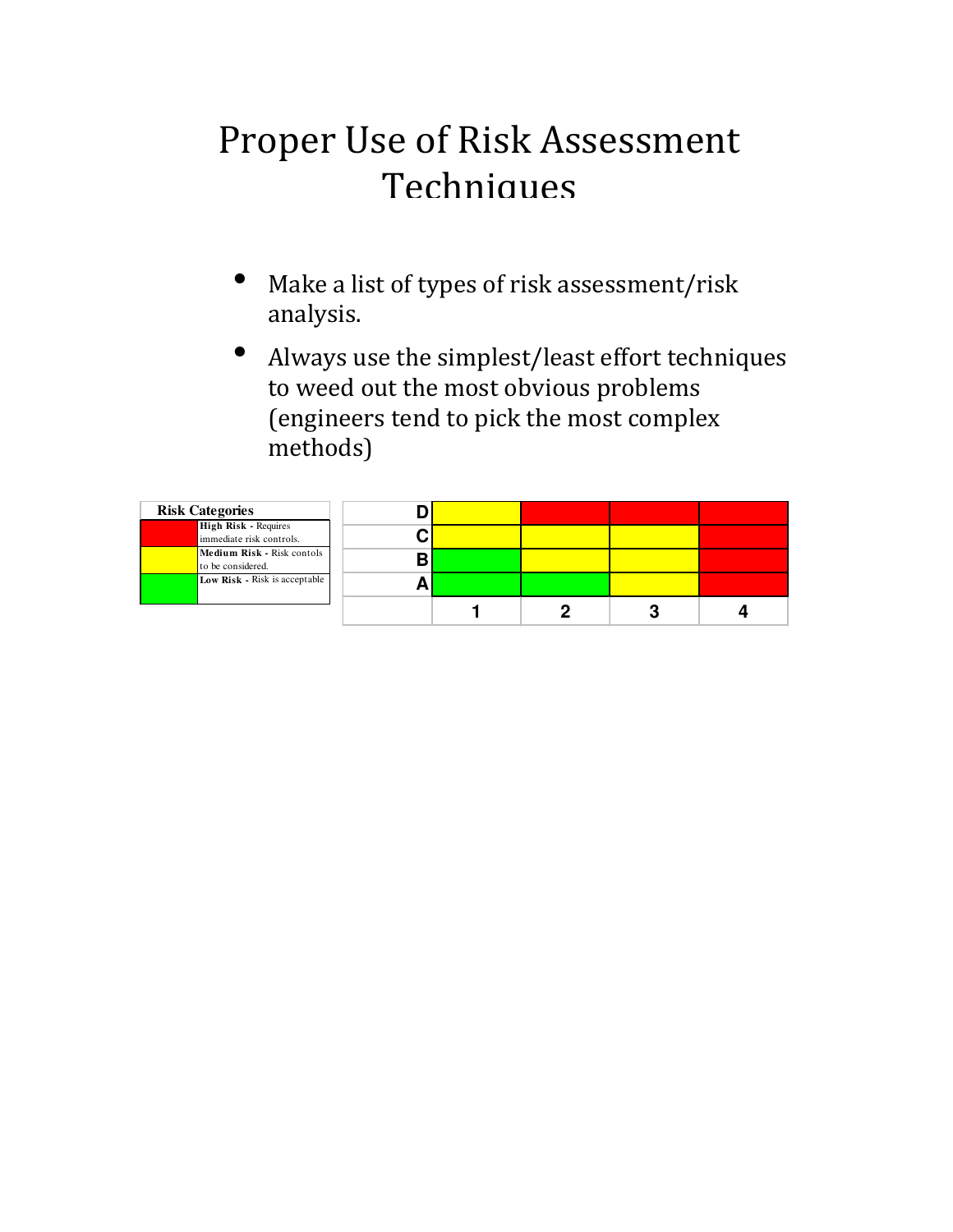# Types of Risk Assessment Methods

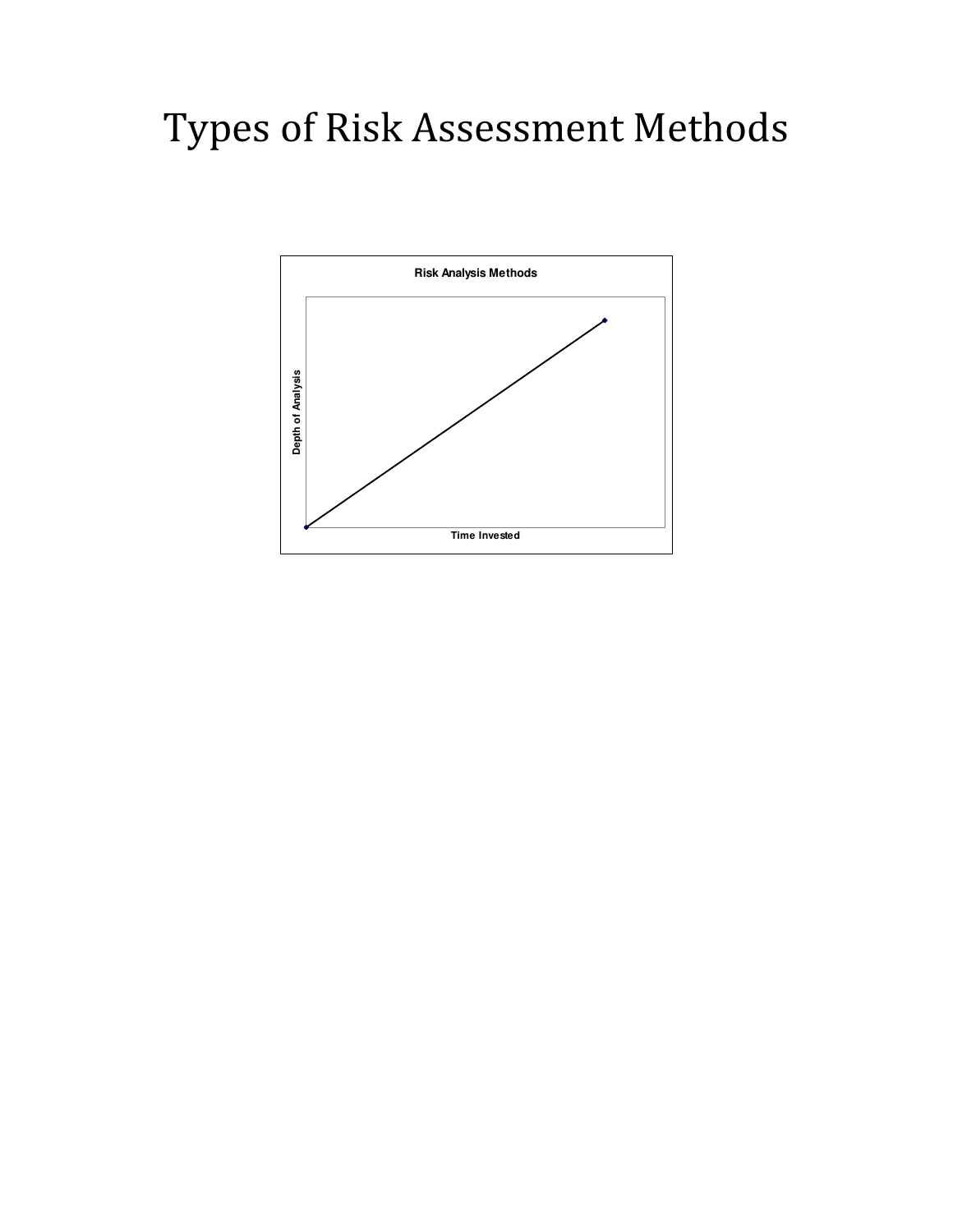#### Distillation of Information to Provide the Best Results

- Layout the information in a logical fashion.
- Prioritize your information using a well informed team.
- Allow the team and its leadership to make the key recommendations so that the investigation does not drag on.
- There will be short term, midterm, and long term recommendations.

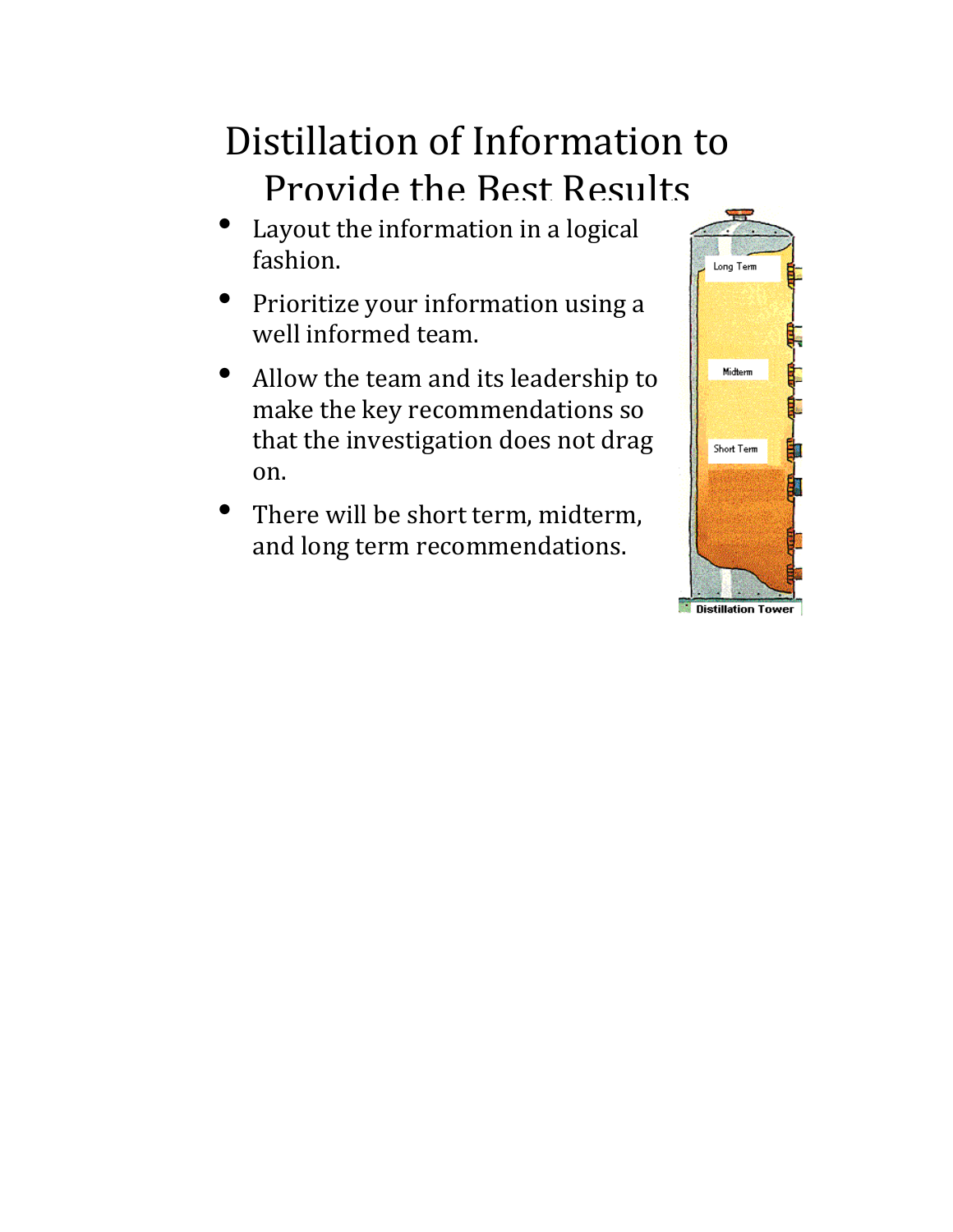#### Implementing A Plan to Ensure Similar Incidents Do

• Decide on who the key audiences in the company, industry, government, etc. Then fashion clear cut recommendations with references that will meet all of the above stake holders.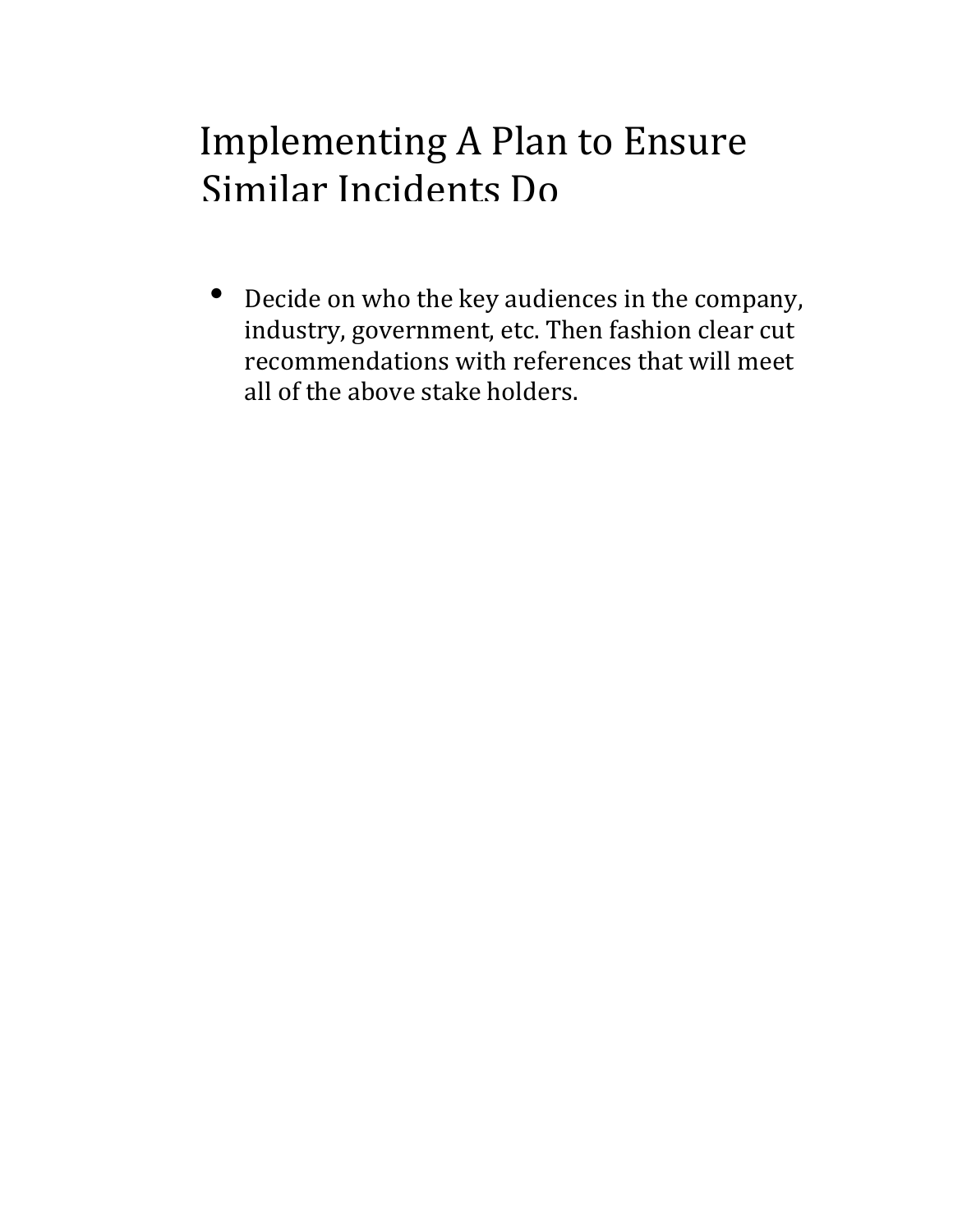# Summary

- Initial Field Investigation
- Accurate Gathering of Evidence
- Effective Interviewing Techniques
- Proper Use of Risk Assessment Techniques
- Distillation of Information to Provide the Best Results
- Implementing A Plan to Ensure Similar Incidents Do Not Occur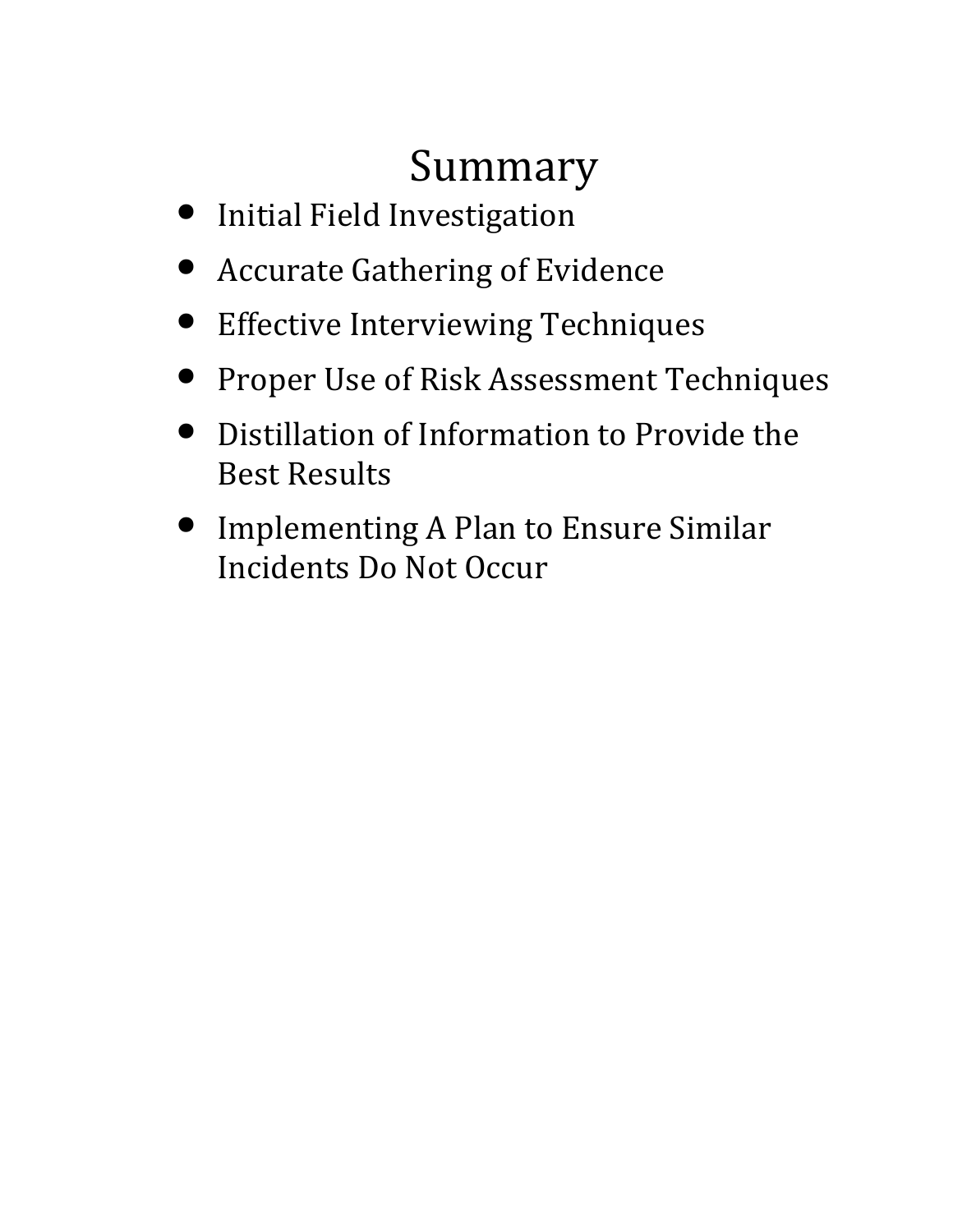

# Air France Concorde Flight AFR 4590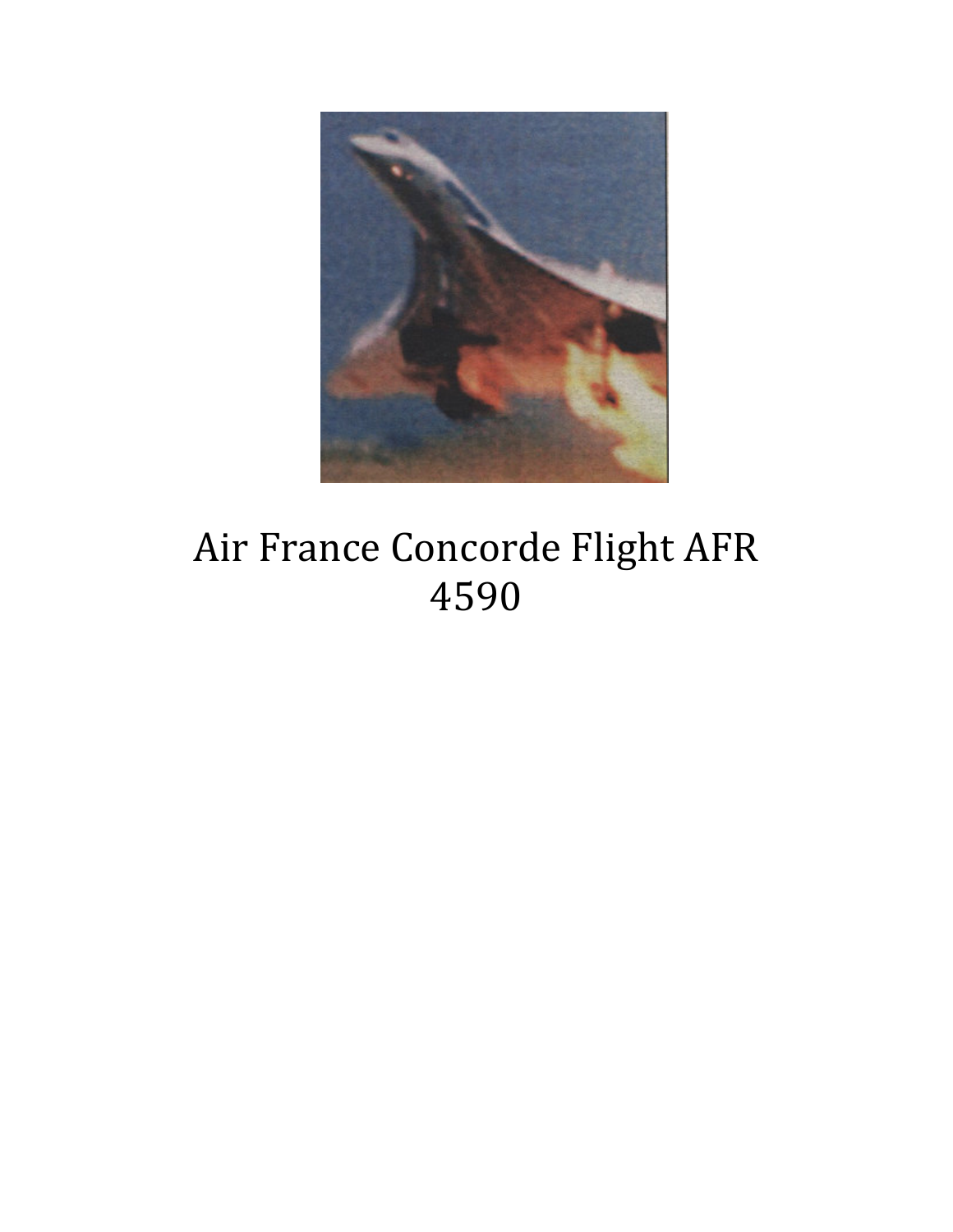# Incident Summary

- Initial damage occurred during takeoff.
- Concorde ran over metal debris on runway.
- Tire ruptured and debris punctured fuel tank.
- Leaking fuel caught fire.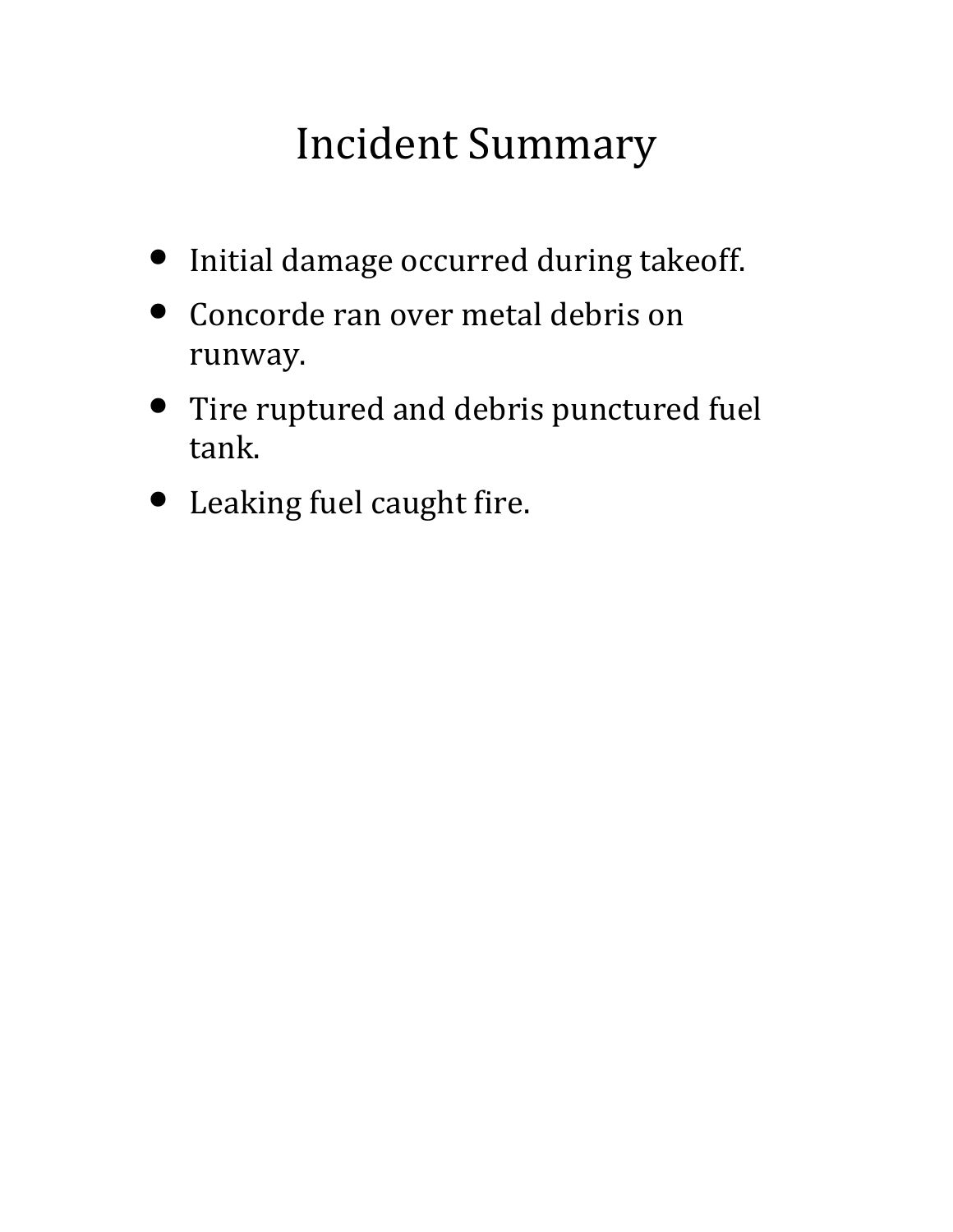# Incident Summary Cont.



- Fire caused loss of engine thrust and destroyed critical control surfaces.
- Concorde crashes into a hotel.
- 113 people died, 6 people injured.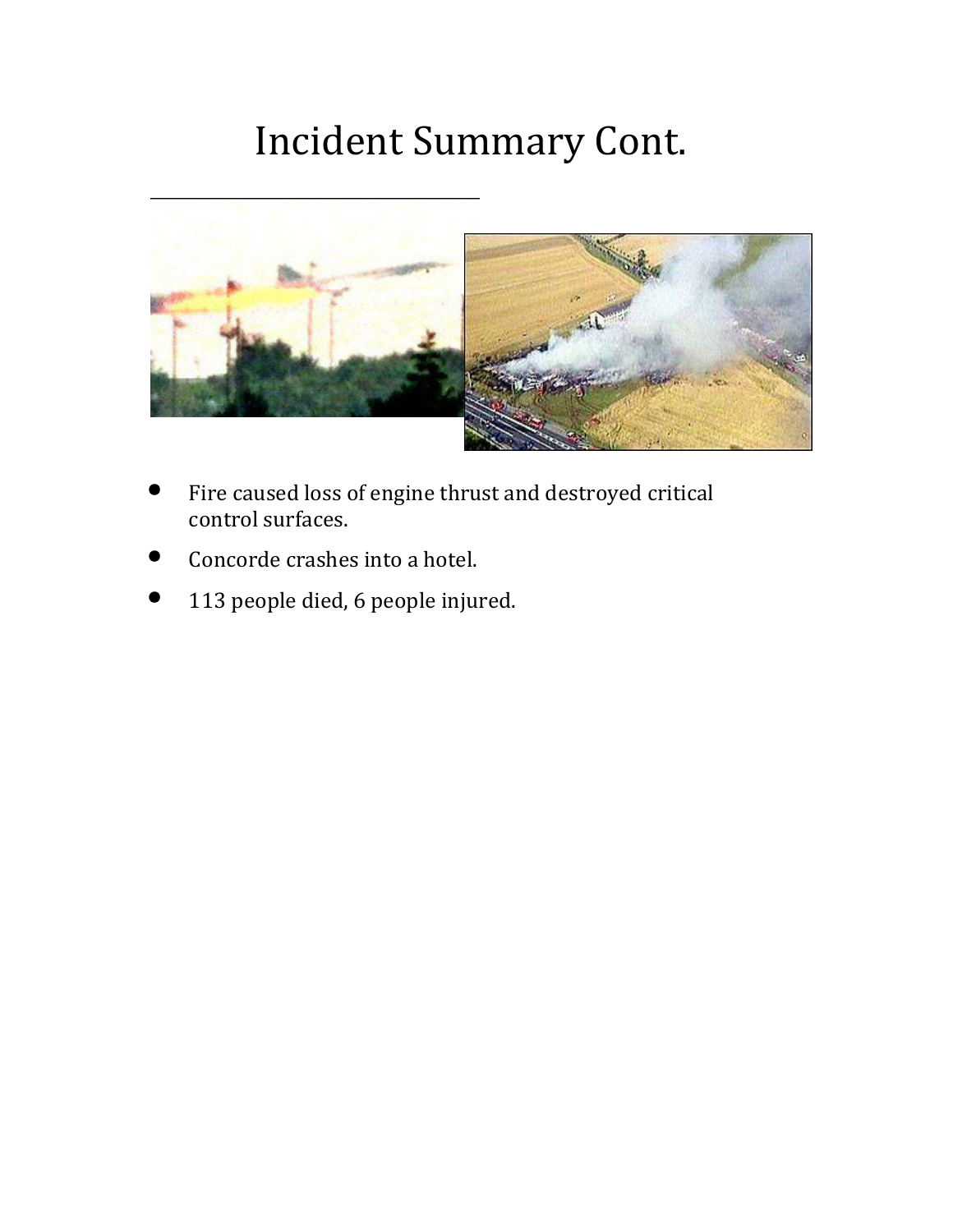#### Conclusions Reached by Investigators

• Management wants to be interviewed first, but as Laird mentioned previously it was people working directly in the field that provided the key starting information that led to the final conclusions being made.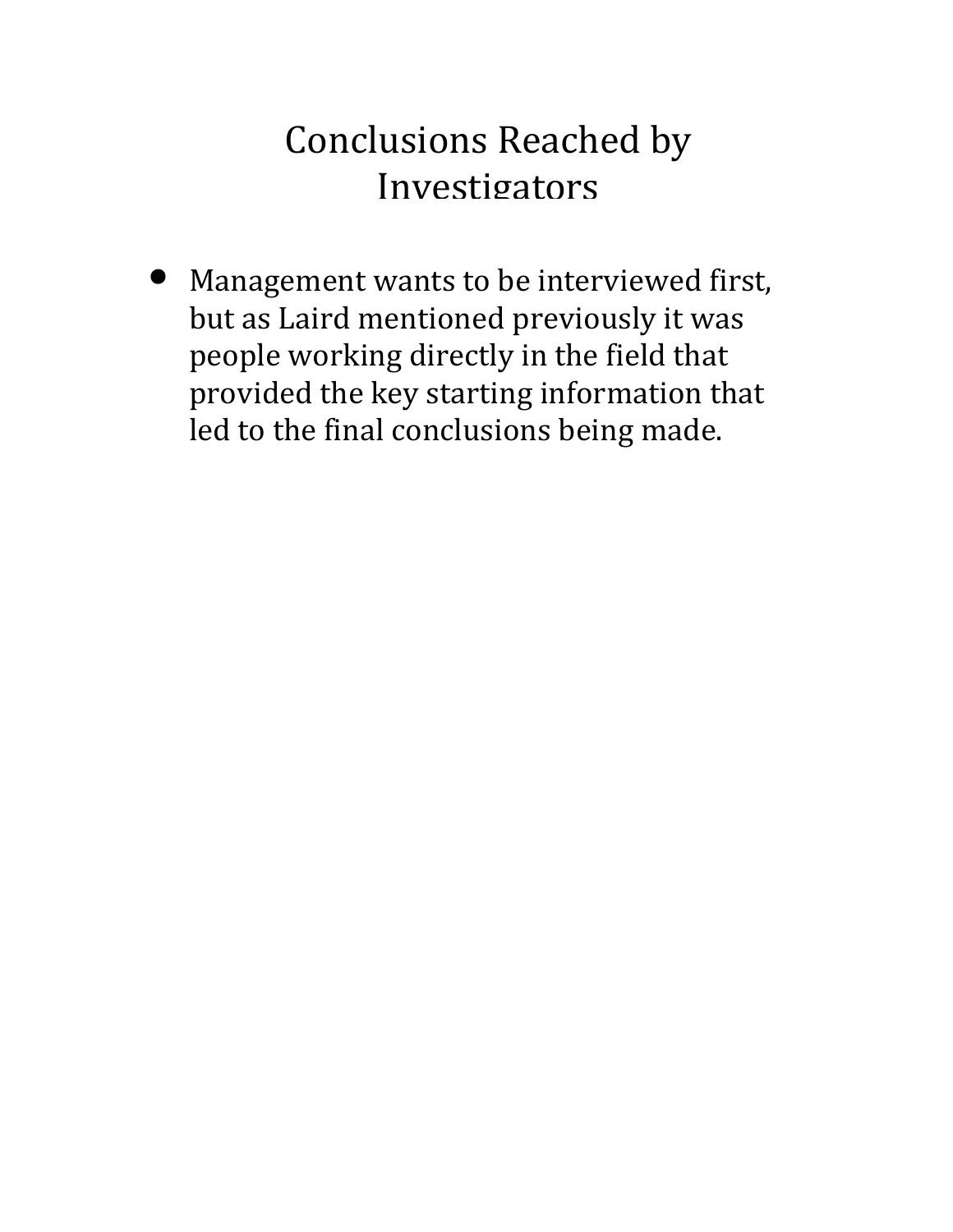### Recommendations Made by Investigators

• Once investigative data was gathered the team processed the information and developed a series of recommendations. These recommendations were in the categories of short term, mid term and long term.